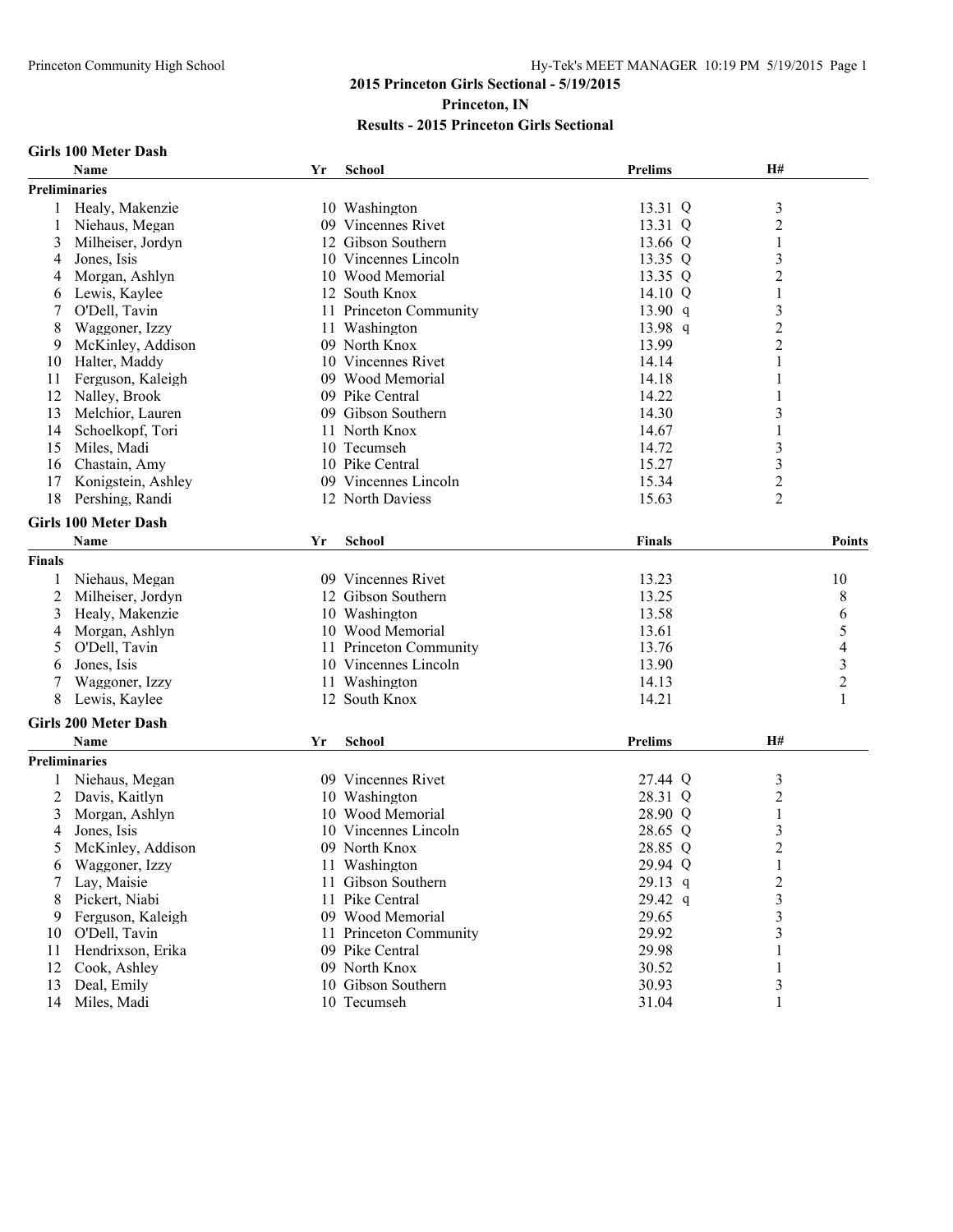|                                          | Preliminaries  (Girls 200 Meter Dash) |    |                        |                |                         |                         |
|------------------------------------------|---------------------------------------|----|------------------------|----------------|-------------------------|-------------------------|
|                                          | Name                                  | Yr | School                 | <b>Prelims</b> | H#                      |                         |
| 15                                       | Bradley, Shaina                       |    | 11 Washington Catholic | 32.99          | 1                       |                         |
|                                          | 16 Frederick, Emily                   |    | 11 Vincennes Lincoln   | 35.12          | $\overline{2}$          |                         |
|                                          | <b>Girls 200 Meter Dash</b>           |    |                        |                |                         |                         |
|                                          | Name                                  | Yr | <b>School</b>          | <b>Finals</b>  |                         | <b>Points</b>           |
| <b>Finals</b>                            |                                       |    |                        |                |                         |                         |
|                                          |                                       |    | 09 Vincennes Rivet     | 27.38          |                         | 10                      |
| 1                                        | Niehaus, Megan                        |    | 10 Wood Memorial       | 27.93          |                         |                         |
| 2<br>3                                   | Morgan, Ashlyn<br>Jones, Isis         |    | 10 Vincennes Lincoln   | 28.08          |                         | 8                       |
| 4                                        | Davis, Kaitlyn                        |    | 10 Washington          | 28.25          |                         | 6<br>5                  |
|                                          | Waggoner, Izzy                        |    | 11 Washington          | 29.06          |                         | $\overline{4}$          |
| 5                                        | McKinley, Addison                     |    | 09 North Knox          | 29.33          |                         | $\overline{\mathbf{3}}$ |
| 6<br>7                                   | Lay, Maisie                           |    | 11 Gibson Southern     | 29.72          |                         | 2                       |
| 8                                        | Pickert, Niabi                        |    | 11 Pike Central        | 29.74          |                         |                         |
|                                          |                                       |    |                        |                |                         |                         |
|                                          | <b>Girls 400 Meter Dash</b>           |    |                        |                |                         |                         |
|                                          | Name                                  | Yr | <b>School</b>          | Finals         | <b>H#</b>               | <b>Points</b>           |
| <b>Finals</b>                            |                                       |    |                        |                |                         |                         |
| 1                                        | Bartley, Chloe                        |    | 10 Wood Memorial       | 1:01.74        | 3                       | 10                      |
| $\overline{c}$                           | Graber, Megan                         |    | 10 Barr-Reeve          | 1:02.99        | $\mathfrak{Z}$          | 8                       |
| 3                                        | Herman, Meg                           |    | 10 Vincennes Rivet     | 1:04.02        | 3                       | 6                       |
| 4                                        | Lay, Maisie                           |    | 11 Gibson Southern     | 1:04.38        | 3                       | 5                       |
| 5                                        | Healy, Marissa                        |    | 09 Washington          | 1:04.84        | $\mathfrak{Z}$          | 4                       |
| 6                                        | Raley, Madelene                       |    | 11 Gibson Southern     | 1:04.89        | $\overline{\mathbf{3}}$ | 3                       |
| 7                                        | Snyder, Brittney                      |    | 10 North Knox          | 1:05.42        | $\overline{c}$          | $\overline{c}$          |
| 8                                        | McCarter, Marissa                     |    | 11 Vincennes Lincoln   | 1:06.08        | $\overline{\mathbf{c}}$ | $\mathbf{1}$            |
| 9                                        | Foster, Kaitlyn                       |    | 10 Pike Central        | 1:06.13        | $\overline{\mathbf{3}}$ |                         |
| 10                                       | Gasque, Haley                         |    | 10 Wood Memorial       | 1:06.62        | $\overline{c}$          |                         |
| 11                                       | Webb, Shawna                          |    | 12 Washington          | 1:07.72        | $\overline{c}$          |                         |
| 12                                       | Engstrom, Morgan                      |    | 10 South Knox          | 1:08.18        | $\overline{\mathbf{3}}$ |                         |
| 13                                       | Cook, Ashley                          |    | 09 North Knox          | 1:09.78        | $\overline{c}$          |                         |
| 14                                       | Mason, Makaila                        |    | 11 Pike Central        | 1:10.80        | $\overline{c}$          |                         |
| 15                                       | Mallett, Brooke                       |    | 11 North Daviess       | 1:11.25        | $\overline{c}$          |                         |
| 16                                       | Lasher, Brooke                        |    | 10 Barr-Reeve          | 1:11.64        | $\overline{c}$          |                         |
| 17                                       | Goodman, Kristen                      |    | 09 South Knox          | 1:17.63        | 1                       |                         |
| $---$                                    | Shearer, Mara                         |    | 09 Princeton Community | <b>SCR</b>     |                         |                         |
| $\hspace{0.05cm} \ldots \hspace{0.05cm}$ | Yang, Autumn                          |    | 09 Vincennes Lincoln   | <b>SCR</b>     |                         |                         |
|                                          | <b>Girls 800 Meter Run</b>            |    |                        |                |                         |                         |
|                                          | <b>Name</b>                           |    | Yr School              | <b>Finals</b>  | H#                      | <b>Points</b>           |
| <b>Finals</b>                            |                                       |    |                        |                |                         |                         |
| 1                                        | Hasenour, Kylie                       |    | 11 Gibson Southern     | 2:26.59        | 2                       | 10                      |
| 2                                        | Meurer, Madison                       |    | 11 North Knox          | 2:29.05        | $\overline{c}$          | 8                       |
| 3                                        | Ayers, Kenzie                         |    | 11 Wood Memorial       | 2:30.84        | $\boldsymbol{2}$        | 6                       |
| 4                                        | Young, Sydney                         |    | 09 Princeton Community | 2:37.84        | $\overline{c}$          | 5                       |
| 5                                        | Niehaus, Natalie                      |    | 10 Vincennes Rivet     | 2:38.90        | $\overline{c}$          | 4                       |
| 6                                        | Young, Brittany                       |    | 09 Pike Central        | 2:42.80        | $\overline{2}$          | 3                       |
| 7                                        | Norton, McKenzie                      |    | 11 Washington          | 2:46.15        | 1                       | $\overline{c}$          |
| 8                                        | Hobbs, Diane                          |    | 11 North Knox          | 2:48.69        | 2                       | 1                       |
| 9                                        | Lang, Mary                            |    | 09 Barr-Reeve          | 2:49.03        | 2                       |                         |
|                                          |                                       |    |                        |                |                         |                         |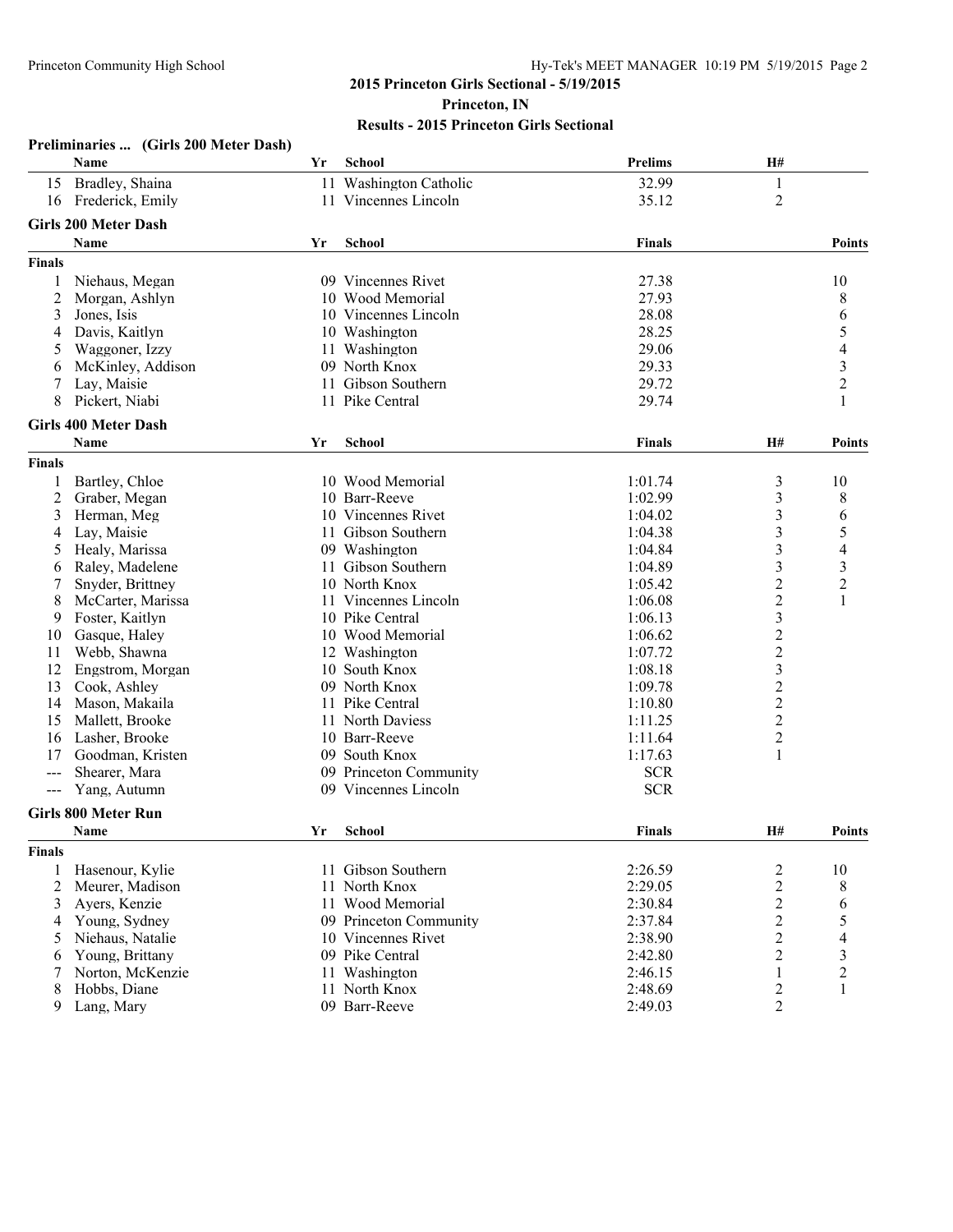| (Girls 800 Meter Run)<br>Finals |  |
|---------------------------------|--|
|---------------------------------|--|

|               | Name                        | Yr | School                                  | <b>Finals</b>   | H#             | <b>Points</b>  |
|---------------|-----------------------------|----|-----------------------------------------|-----------------|----------------|----------------|
| 10            | Chandler, Kallie            |    | 10 Gibson Southern                      | 2:52.30         | 1              |                |
| 11            | Brittingham, Lexus          |    | 10 Princeton Community                  | 2:55.17         | 1              |                |
| 12            | Lyons, Sarah                |    | North Daviess                           | 3:05.81         |                |                |
| 13            | Clifford, Abby              |    | 11 North Daviess                        | 3:17.99         |                |                |
| $---$         | Healy, Marissa              |    | 09 Washington                           | NT              | $\overline{2}$ |                |
| $---$         | Jones, Paige                |    | 11 Vincennes Lincoln                    | NT              | $\overline{c}$ |                |
| $---$         | Yang, Autumn                |    | 09 Vincennes Lincoln                    | NT              | $\mathbf{2}$   |                |
| $---$         | Hollander, Baylee           |    | 12 Wood Memorial                        | <b>NT</b>       | 1              |                |
|               | Provines, Carolina          |    | 10 South Knox                           | <b>SCR</b>      |                |                |
| $---$         | Blair, Abby                 |    | 10 South Knox                           | <b>SCR</b>      |                |                |
| ---           | Haynes, Abi                 |    | 09 Vincennes Lincoln                    | <b>SCR</b>      |                |                |
|               | Funkhoser, Madeline         |    | 09 Tecumseh                             | <b>SCR</b>      |                |                |
|               | <b>Girls 1600 Meter Run</b> |    |                                         |                 |                |                |
|               | Name                        | Yr | <b>School</b>                           | <b>Finals</b>   |                | <b>Points</b>  |
| <b>Finals</b> |                             |    |                                         |                 |                |                |
| 1             | Graber, Natalie             |    | 09 Barr-Reeve                           | 5:26.87         |                | 10             |
| 2             | Goodwin, Jene'e             |    | 11 Vincennes Lincoln                    | 5:36.09         |                | 8              |
| 3             | Wilkins, Rachel             |    | 12 Wood Memorial                        | 5:39.51         |                | 6              |
| 4             | Lange, Kaylee               |    | 09 Vincennes Lincoln                    | 5:48.19         |                | 5              |
| 5             | Schultheis, Emily           |    | 10 Barr-Reeve                           | 5:58.62         |                | 4              |
| 6             | Hasenour, Kylie             |    | 11 Gibson Southern                      | 6:07.14         |                | 3              |
| 7             | Hillyard, Abby              |    | 10 Pike Central                         | 6:08.45         |                | $\overline{c}$ |
| 8             | Schneider, Allyson          |    | 12 Gibson Southern                      | 6:27.76         |                |                |
| ---           | Matthews, Emily             |    | 09 Washington                           | NT              |                |                |
|               | Richardson, Mikayla         |    | 12 Washington                           | <b>NT</b>       |                |                |
|               | Atchley, Cassie             |    | 10 North Daviess                        | <b>NT</b>       |                |                |
|               | Vandermel, Hannah           |    | 11 North Daviess                        | <b>NT</b>       |                |                |
|               | Harrison, Marissa           |    | 10 Pike Central                         | NT              |                |                |
| ---           |                             |    | 09 North Knox                           |                 |                |                |
|               | Hammelman, Rylee            |    |                                         | NT<br><b>NT</b> |                |                |
|               | Stocker, Makayla            |    | 10 Wood Memorial<br>09 North Knox       | <b>NT</b>       |                |                |
|               | Gough, Lillian              |    |                                         | <b>SCR</b>      |                |                |
|               | Young, Sydney               |    | 09 Princeton Community                  | <b>SCR</b>      |                |                |
|               | Mata, Jessica               |    | 10 Princeton Community<br>09 South Knox |                 |                |                |
| $---$         | Page, Jarissa               |    |                                         | <b>SCR</b>      |                |                |
| $---$         | McDowell, Alison            |    | 10 South Knox                           | <b>SCR</b>      |                |                |
|               | <b>Girls 3200 Meter Run</b> |    |                                         |                 |                |                |
|               | Name                        | Yr | <b>School</b>                           | <b>Finals</b>   |                | <b>Points</b>  |
| <b>Finals</b> |                             |    |                                         |                 |                |                |
|               | 1 Graber, Natalie           |    | 09 Barr-Reeve                           | 11:57.51        |                | $10\,$         |
| 2             | Wilkins, Rachel             |    | 12 Wood Memorial                        | 12:37.21        |                | 8              |
| 3             | Schultheis, Emily           |    | 10 Barr-Reeve                           | 12:42.81        |                | 6              |
| 4             | McDowell, Alison            |    | 10 South Knox                           | 12:51.15        |                | 5              |
| 5             | Lange, Kaylee               |    | 09 Vincennes Lincoln                    | 13:01.68        |                | 4              |
| 6             | Parker, Erin                |    | 12 Vincennes Lincoln                    | 13:34.87        |                | 3              |
| 7             | Brittingham, Kiersten       |    | 12 Princeton Community                  | 13:44.20        |                | $\overline{c}$ |
| 8             | Hillyard, Abby              |    | 10 Pike Central                         | 13:45.51        |                | 1              |
|               | Richardson, Mikayla         |    | 12 Washington                           | <b>NT</b>       |                |                |
| ---           | Saulmon, Cassidy            |    | 10 Wood Memorial                        | $\rm{NT}$       |                |                |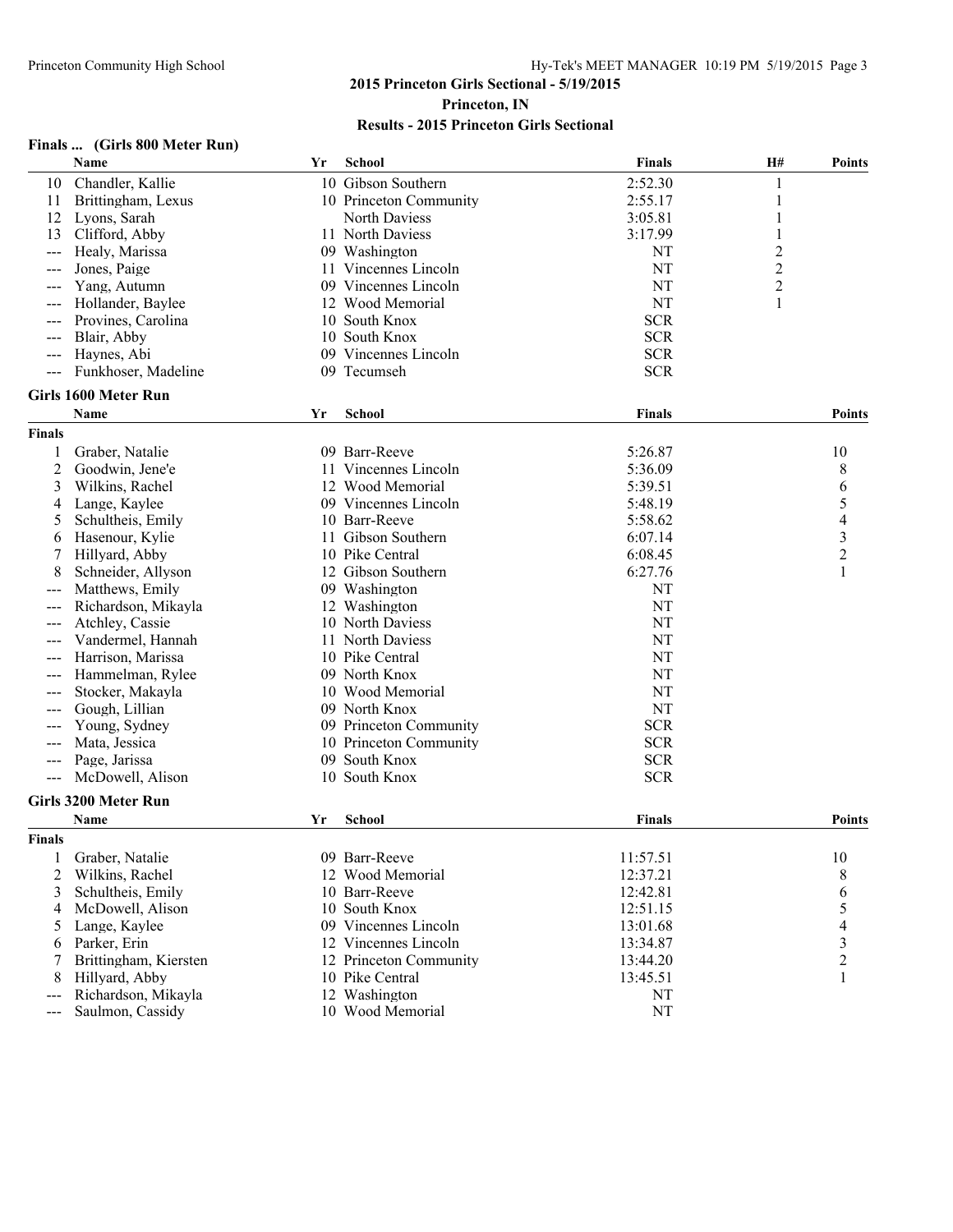#### **Finals ... (Girls 3200 Meter Run)**

|                | Name                              | Yr | <b>School</b>                                  | <b>Finals</b>    |                         | <b>Points</b> |
|----------------|-----------------------------------|----|------------------------------------------------|------------------|-------------------------|---------------|
|                | Matthews, Emily                   |    | 09 Washington                                  | NT               |                         |               |
|                | Schneider, Allyson                |    | 12 Gibson Southern                             | <b>NT</b>        |                         |               |
|                | Vandermel, Hannah                 |    | 11 North Daviess                               | NT               |                         |               |
| ---            | Bittner, Holly                    |    | 11 Gibson Southern                             | NT               |                         |               |
| $---$          | Mata, Jessica                     |    | 10 Princeton Community                         | NT               |                         |               |
| ---            | Rawles, Rachel                    |    | 09 North Knox                                  | <b>NT</b>        |                         |               |
| ---            | Page, Jarissa                     |    | 09 South Knox                                  | <b>SCR</b>       |                         |               |
|                | <b>Girls 100 Meter Hurdles</b>    |    |                                                |                  |                         |               |
|                | Name                              | Yr | <b>School</b>                                  | <b>Prelims</b>   | <b>H#</b>               |               |
|                | Preliminaries                     |    |                                                |                  |                         |               |
|                | Wolters, Alyssa                   |    | 12 South Knox                                  | 17.46 Q          | $\overline{\mathbf{c}}$ |               |
| 2              | Bittner, Samantha                 |    | 10 Gibson Southern                             | 17.65 Q          | 1                       |               |
| 3              | Singleton, Kendall                |    | 10 Gibson Southern                             | 17.91 Q          | 2                       |               |
| 4              | Tabler, Kristin                   |    | 10 Vincennes Lincoln                           | 18.50 Q          | 1                       |               |
|                | Loveless, Morgan                  |    | 10 Wood Memorial                               | $18.17$ q        | 2                       |               |
| 6              | Andis, Lauren                     |    | 09 Washington                                  | $19.09$ q        | 1                       |               |
|                | Gasque, Haley                     |    | 10 Wood Memorial                               | 19.44 $q$        |                         |               |
| 8              | Levingston, Alischa               |    | 11 North Knox                                  | 19.62 $q$        | 2                       |               |
| 9              | Engstrom, Morgan                  |    | 10 South Knox                                  | 20.02            | 1                       |               |
| 10             | Chambers, Genesis                 |    | 09 North Knox                                  | 20.34            | 1                       |               |
| 11             | Gonzales, Vanessa                 |    | 09 Washington                                  | 21.25            | 2                       |               |
| 12             | Worland, Abby                     |    | 09 Vincennes Lincoln                           | 21.33            | $\overline{2}$          |               |
|                |                                   |    |                                                |                  |                         |               |
|                | <b>Girls 100 Meter Hurdles</b>    |    |                                                |                  |                         |               |
|                | Name                              | Yr | <b>School</b>                                  | <b>Finals</b>    |                         | <b>Points</b> |
| <b>Finals</b>  |                                   |    |                                                |                  |                         |               |
| 1              | Wolters, Alyssa                   |    | 12 South Knox                                  | 16.41            |                         | 10            |
| 2              | Bittner, Samantha                 |    | 10 Gibson Southern                             | 16.64            |                         | 8             |
| 3              | Singleton, Kendall                |    | 10 Gibson Southern                             | 17.47            |                         | 6             |
| 4              | Tabler, Kristin                   |    | 10 Vincennes Lincoln                           | 17.92            |                         | 5             |
| 5              | Loveless, Morgan                  |    | 10 Wood Memorial                               | 18.37            |                         | 4             |
| 6              | Andis, Lauren                     |    | 09 Washington                                  | 18.50            |                         | 3             |
|                | Levingston, Alischa               |    | 11 North Knox                                  | 18.84            |                         | 2             |
| 8              | Gasque, Haley                     |    | 10 Wood Memorial                               | 18.86            |                         |               |
|                | <b>Girls 300 Meter Hurdles</b>    |    |                                                |                  |                         |               |
|                | Name                              | Yr | <b>School</b>                                  | <b>Finals</b>    | <b>H#</b>               | <b>Points</b> |
| <b>Finals</b>  |                                   |    |                                                |                  |                         |               |
|                | Bittner, Samantha                 |    | 10 Gibson Southern                             | 49.20            | 2                       | 10            |
| $\overline{2}$ | Wolters, Alyssa                   |    | 12 South Knox                                  | 50.16            | $\overline{c}$          | 8             |
| 3              | Healy, Makenzie                   |    | 10 Washington                                  | 50.54            | $\overline{c}$          | 6             |
| 4              | Garrett, Brianna                  |    | 12 Princeton Community                         | 50.71            | $\overline{2}$          | 5             |
| 5              | Hammelman, Reeva                  |    | 09 North Knox                                  | 54.91            | 1                       | 4             |
| 6              | Loveless, Morgan                  |    | 10 Wood Memorial                               | 56.75            | 2                       | 3             |
|                | Burgess, Kelsey                   |    | 11 North Knox                                  | 57.30            | 1                       | 2             |
| 8              | Passwaiter, Alexis                |    | 10 Wood Memorial                               | 57.75            |                         | 1             |
| 9              | Dant, Kaitlin                     |    | 11 Washington                                  | 57.95            |                         |               |
| 10             |                                   |    |                                                |                  |                         |               |
|                |                                   |    |                                                |                  |                         |               |
| 11             | Worland, Abby<br>Lankford, Morgan |    | 09 Vincennes Lincoln<br>11 Princeton Community | 59.44<br>1:00.00 | 1<br>1                  |               |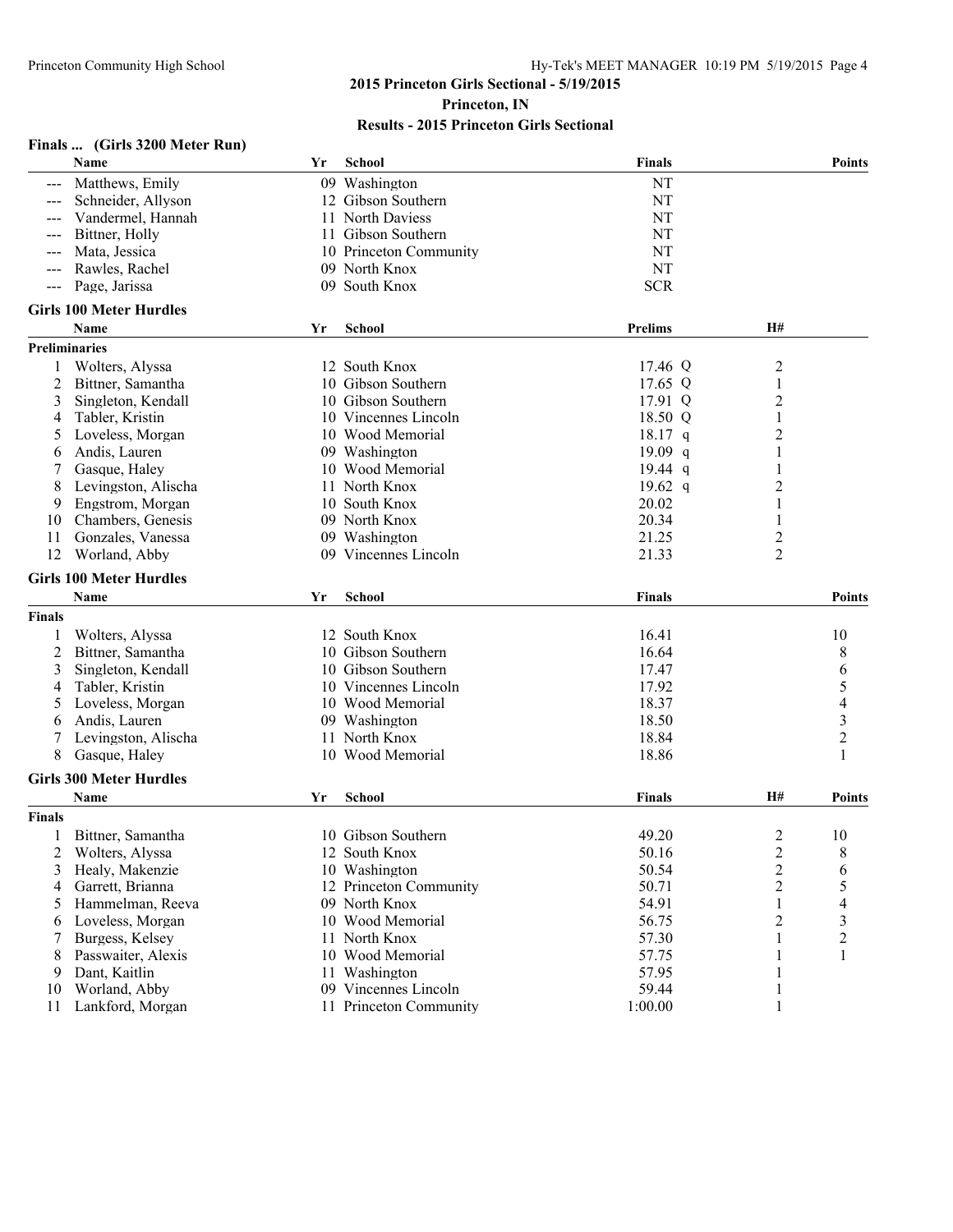|                 | Finals  (Girls 300 Meter Hurdles) |                       |                          |                           |                     |                           |               |
|-----------------|-----------------------------------|-----------------------|--------------------------|---------------------------|---------------------|---------------------------|---------------|
|                 | Name                              | Yr                    | <b>School</b>            |                           | <b>Finals</b>       | H#                        | <b>Points</b> |
| 12              | Tabler, Kristin                   |                       | 10 Vincennes Lincoln     |                           | 1:00.94             | $\overline{2}$            |               |
| 13              | Dunham, Kalee                     |                       | 09 South Knox            |                           | 1:02.32             | 1                         |               |
|                 | Milheiser, Jordyn                 |                       | 12 Gibson Southern       |                           | <b>NT</b>           | $\overline{2}$            |               |
| $---$           | Sullivan, Ivy                     |                       | 11 Pike Central          |                           | <b>SCR</b>          |                           |               |
|                 | <b>Girls 4x100 Meter Relay</b>    |                       |                          |                           |                     |                           |               |
|                 | Team                              |                       | Relay                    |                           | <b>Finals</b>       | H#                        | Points        |
| <b>Finals</b>   |                                   |                       |                          |                           |                     |                           |               |
| 1               | Washington                        |                       | A                        |                           | 52.32               | 2                         | 10            |
|                 | 1) Davis, Kaitlyn 10              |                       | 2) Healy, Makenzie 10    | 3) Norton, McKenzie 11    |                     | 4) Waggoner, Izzy 11      |               |
|                 | 5) Williams, Alexis 09            |                       |                          |                           |                     |                           |               |
| 2               | Gibson Southern                   |                       | $\mathsf{A}$             |                           | 53.51               | $\overline{2}$            | 8             |
|                 | 1) Bammer, Grace 09               |                       | 2) Bittner, Samantha 10  | 3) Jones, Diana 10        |                     | 4) Melchior, Lauren 09    |               |
|                 | 5) Milheiser, Jordyn 12           | 6) Ottman, Jenna 11   |                          | 7) Singleton, Kendall 10  |                     |                           |               |
|                 | 3 Vincennes Rivet                 |                       | A                        |                           | 54.55               | 2                         | 6             |
|                 | 1) Halter, Maddy 10               | 2) Herman, Meg 10     |                          | 3) Niehaus, Megan 09      |                     | 4) Niehaus, Natalie 10    |               |
|                 | 4 North Knox                      |                       | A                        |                           | 55.20               | $\overline{2}$            | 5             |
|                 | 1) Burgess, Kelsey 11             |                       | 2) Chambers, Genesis 09  | 3) Dillon, Macy 09        |                     | 4) Levingston, Alischa 11 |               |
|                 | 5) McKinley, Addison 09           |                       | 6) Meurer, Madison 11    | 7) Schoelkopf, Tori 11    | 8) Vieck, Alexis 11 |                           |               |
| 5               | <b>Princeton Community</b>        |                       | A                        |                           | 55.92               | $\overline{2}$            | 4             |
|                 | 1) Anthis, Ashlyn 09              | 2) Brewer, Aleni 09   |                          | 3) Garrett, Brianna 12    | 4) Hale, Kylee 09   |                           |               |
|                 | 5) Meade, Shelby 09               | 6) O'Dell, Tavin 11   |                          | 7) Shearer, Mara 09       |                     |                           |               |
| 6               | Pike Central                      |                       | A                        |                           | 55.97               | 2                         | 3             |
|                 | 1) Chastain, Amy 10               |                       | 2) Deffendoll, Taylor 09 | 3) Hendrixson, Erika 09   | 4) Nalley, Brook 09 |                           |               |
|                 | 5) Sullivan, Ivy 11               |                       |                          |                           |                     |                           |               |
| 7               | Vincennes Lincoln                 |                       | A                        |                           | 57.38               | $\overline{2}$            | 2             |
|                 | 1) Frederick, Emily 11            | 2) Frey, Rachel 09    |                          | 3) Haynes, Abi 09         | 4) Ivers, Lizzie 09 |                           |               |
|                 | 5) Konigstein, Ashley 09          | 6) Quinett, Kelsey 11 |                          | 7) Tabler, Kristin 10     |                     | 8) Worland, Abby 09       |               |
| 8               | <b>North Daviess</b>              |                       | A                        |                           | 58.49               |                           | 1             |
|                 | 1) Newby, Jessa 11                | 2) Pershing, Randi 12 |                          | 3) Webster, Madi 12       |                     | 4) Wilson, Ashtin 09      |               |
| 9               | Wood Memorial                     |                       | $\mathbf{A}$             |                           | 58.51               | 1                         |               |
|                 | 1) Blemker, Jordan 11             | 2) Current, Marina 11 |                          | 3) Ferguson, Kaleigh 09   |                     | 4) Lashbrook, Lexi 09     |               |
|                 | 5) Passwaiter, Abby 09            |                       |                          |                           |                     |                           |               |
| 10 <sup>1</sup> | South Knox                        |                       |                          |                           | 59.11               | 1                         |               |
|                 | 1) Blair, Abby 10                 | 2) Copp, Courtney 12  |                          | 3) Hendershot, Madison 12 | 4) Parker, Alex 12  |                           |               |
|                 | 5) Sievers, Emma 09               | 6) Wissel, Abby 10    |                          |                           |                     |                           |               |
|                 | <b>Girls 4x400 Meter Relay</b>    |                       |                          |                           |                     |                           |               |
|                 | Team                              |                       | Relay                    |                           | <b>Finals</b>       | H#                        | <b>Points</b> |

|               | л саш                   | REIAY                   |                        | г шагэ               | 11H                    | т оши |
|---------------|-------------------------|-------------------------|------------------------|----------------------|------------------------|-------|
| <b>Finals</b> |                         |                         |                        |                      |                        |       |
|               | Gibson Southern         | A                       |                        | 4:15.50              |                        | 10    |
|               | 1) Bittner, Samantha 10 | 2) Deal, Emily 10       | 3) Hasenour, Kylie 11  | 4) Lay, Maisie 11    |                        |       |
|               | 5) Milheiser, Jordyn 12 | 6) Raley, Madelene 11   | 7) Weiss, Rachel 11    |                      |                        |       |
|               | Washington              | A                       |                        | 4:17.04              |                        | 8     |
|               | 1) Davis, Kaitlyn 10    | 2) Healy, Marissa 09    | 3) Lewis, Sara 09      |                      | 4) Norton, McKenzie 11 |       |
|               | 5) Waggoner, Izzy 11    | 6) Webb, Shawna 12      | 7) Williams, Alexis 09 |                      |                        |       |
| $\mathcal{E}$ | Vincennes Lincoln       | A                       |                        | 4:26.23              |                        | 6     |
|               | 1) DeBrock, Victoria 10 | 2) Goodwin, Jene'e 11   | 3) Haynes, Abi 09      | $(4)$ Jones, Isis 10 |                        |       |
|               | 5) Lange, Kaylee 09     | 6) McCarter, Marissa 11 | 7) Parker, Erin 12     |                      | 8) Tabler, Kristin 10  |       |
| 4             | Pike Central            | A                       |                        | 4:27.99              |                        |       |
|               | 1) Foster, Kaitlyn 10   | 2) Hendrixson, Erika 09 | 3) Mason, Makaila 11   |                      | 4) Nalley, Brook 09    |       |
|               | 5) Pickert, Niabi 11    | 6) Sullivan, Ivy 11     |                        |                      |                        |       |
|               |                         |                         |                        |                      |                        |       |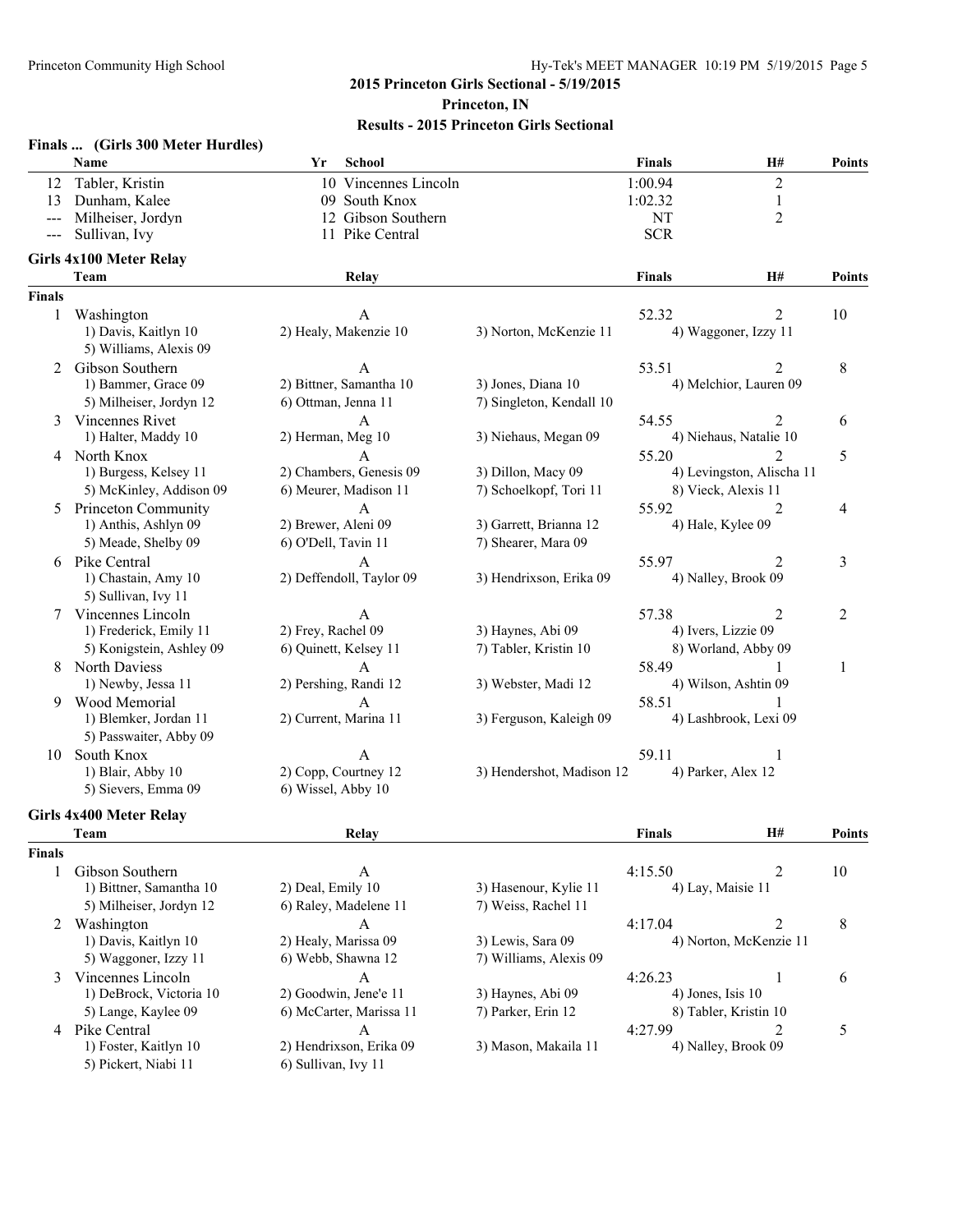#### **Finals ... (Girls 4x400 Meter Relay)**

|               | Team                        | Relay                       |                          | <b>Finals</b>        | H#                      | <b>Points</b>  |
|---------------|-----------------------------|-----------------------------|--------------------------|----------------------|-------------------------|----------------|
| 5             | North Knox                  | A                           |                          | 4:37.92              | $\mathfrak{D}$          | $\overline{4}$ |
|               | 1) Burgess, Kelsey 11       | 2) Cook, Ashley 09          | 3) Dillon, Macy 09       |                      | 4) Hammelman, Reeva 09  |                |
|               | 5) Meurer, Madison 11       | 6) Snyder, Brittney 10      | 7) Vieck, Alexis 11      |                      |                         |                |
| 6             | South Knox                  |                             |                          | 4:41.23              |                         | 3              |
|               | 1) Dunham, Kalee 09         | 2) Engstrom, Morgan 10      | 3) Goodman, Kristen 09   | 4) Lewis, Kaylee 12  |                         |                |
|               | 5) Provines, Carolina 10    | 6) Wolters, Alyssa 12       |                          |                      |                         |                |
| 7             | <b>Princeton Community</b>  | $\mathsf{A}$                |                          | 4:42.51              | 2                       | 2              |
|               | 1) Anthis, Ashlyn 09        | 2) Brittingham, Kiersten 12 | 3) Brittingham, Lexus 10 |                      | 4) Garrett, Brianna 12  |                |
|               | 5) Lankford, Morgan 11      | 6) Meade, Shelby 09         | 7) O'Dell, Tavin 11      | 8) Young, Sydney 09  |                         |                |
| 8             | Wood Memorial               | A                           |                          | 5:01.26              | $\mathfrak{D}$          | 1              |
|               | 1) Ayers, Kenzie 11         | 2) Bartley, Chloe 10        | 3) Gasque, Haley 10      |                      | 4) Morgan, Ashlyn 10    |                |
|               | 5) Passwaiter, Alexis 10    |                             |                          |                      |                         |                |
|               | <b>North Daviess</b>        | A                           |                          | <b>SCR</b>           |                         |                |
|               | 1) Lyons, Sarah             | 2) Mallett, Brooke 11       | 3) Myers, Brittany       | 4) Newby, Jessa 11   |                         |                |
|               | Girls 4x800 Meter Relay     |                             |                          |                      |                         |                |
|               | Team                        | Relay                       |                          | <b>Finals</b>        | H#                      | <b>Points</b>  |
| <b>Finals</b> |                             |                             |                          |                      |                         |                |
| 1             | Vincennes Lincoln           | A                           |                          | 10:22.39             | 2                       | 10             |
|               | 1) Blair, Jazzmun 12        | 2) Goodwin, Jene'e 11       | 3) Haynes, Abi 09        | 4) Jones, Paige 11   |                         |                |
|               | 5) Lange, Kaylee 09         | 6) McCarter, Marissa 11     | 7) Parker, Erin 12       | 8) Yang, Autumn 09   |                         |                |
|               | 2 Barr-Reeve                | A                           |                          | 10:26.43             | 2                       | 8              |
|               | 1) Graber, Natalie 09       | 2) Graber, Megan 10         | 3) Kavanaugh, Brooke 09  | 4) Lang, Mary 09     |                         |                |
|               | 5) Lasher, Brooke 10        | 6) Schultheis, Emily 10     |                          |                      |                         |                |
| 3             | North Knox                  | $\mathbf{A}$                |                          | 10:40.76             |                         | 6              |
|               | 1) Cook, Ashley 09          | 2) Gough, Lillian 09        | 3) Hammelman, Reeva 09   |                      | 4) Hammelman, Rylee 09  |                |
|               | 5) Hobbs, Diane 11          | 6) Meurer, Madison 11       | 7) Snyder, Brittney 10   | 8) Vieck, Alexis 11  |                         |                |
| 4             | South Knox                  | A                           |                          | 10:53.33             | 2                       | 5              |
|               | 1) Blair, Abby 10           | 2) Copp, Courtney 12        | 3) Dunham, Kalee 09      |                      | 4) McDowell, Alison 10  |                |
|               | 5) Page, Jarissa 09         | 6) Provines, Carolina 10    |                          |                      |                         |                |
| 5             | Pike Central                |                             |                          | 11:03.48             | 2                       | 4              |
|               | 1) Foster, Kaitlyn 10       | 2) Hillyard, Abby 10        | 3) Pickert, Niabi 11     | 4) Sullivan, Ivy 11  |                         |                |
|               | 5) Young, Brittany 09       |                             |                          |                      |                         |                |
| 6             | Gibson Southern             | A                           |                          | 11:22.38             | 2                       | 3              |
|               | 1) Bittner, Holly 11        | 2) Chandler, Kallie 10      | 3) Evans, Madeline 10    |                      | 4) Hasenour, Kylie 11   |                |
|               | 5) Lay, Maisie 11           | 6) Nichols, Elizabeth 10    | 7) Schneider, Allyson 12 | 8) Weiss, Rachel 11  |                         |                |
| 7             | <b>Princeton Community</b>  | $\mathbf{A}$                |                          | 11:42.31             | 1                       | $\overline{2}$ |
|               | 1) Brittingham, Kiersten 12 | 2) Brittingham, Lexus 10    | 3) Krause, Ann 11        |                      | 4) Lankford, Morgan 11  |                |
|               | 5) Mata, Jessica 10         | 6) Young, Sydney 09         |                          |                      |                         |                |
|               | Washington                  | A                           |                          | 11:43.84             | 2                       | 1              |
|               | 1) Arvin, Shayna 09         | 2) Clinton, Sarah 11        | 3) Dant, Kaitlin 11      | 4) Healy, Marissa 09 |                         |                |
|               | 5) Norton, Megan 09         | 6) Norton, McKenzie 11      | 7) Williams, Alexis 09   |                      |                         |                |
|               | 9 Wood Memorial             | A                           |                          | 13:29.91             |                         |                |
|               | 1) Bittner, Veronica 10     | 2) Head, Kylie 10           | 3) Hollander, Baylee 12  | 4) Howes, Betsy 11   |                         |                |
|               | 5) Pflug, Taylor 10         |                             |                          |                      |                         |                |
|               | 10 North Daviess            | A                           |                          | 13:38.04             | 1                       |                |
|               | 1) Clifford, Abby 11        | 2) Lyons, Sarah             | 3) Myers, Brittany       |                      | 4) Vandermel, Hannah 11 |                |
|               | <b>Girls High Jump</b>      |                             |                          |                      |                         |                |
|               | Name                        | <b>School</b><br>Yr         |                          | <b>Finals</b>        |                         | <b>Points</b>  |
| <b>Finals</b> |                             |                             |                          |                      |                         |                |
|               | Herman, Meg                 | 10 Vincennes Rivet          |                          | 5-03.00              |                         | 10             |
| 2             | Jones, Paige                | 11 Vincennes Lincoln        |                          | 5-01.00              |                         | 8              |
|               |                             |                             |                          |                      |                         |                |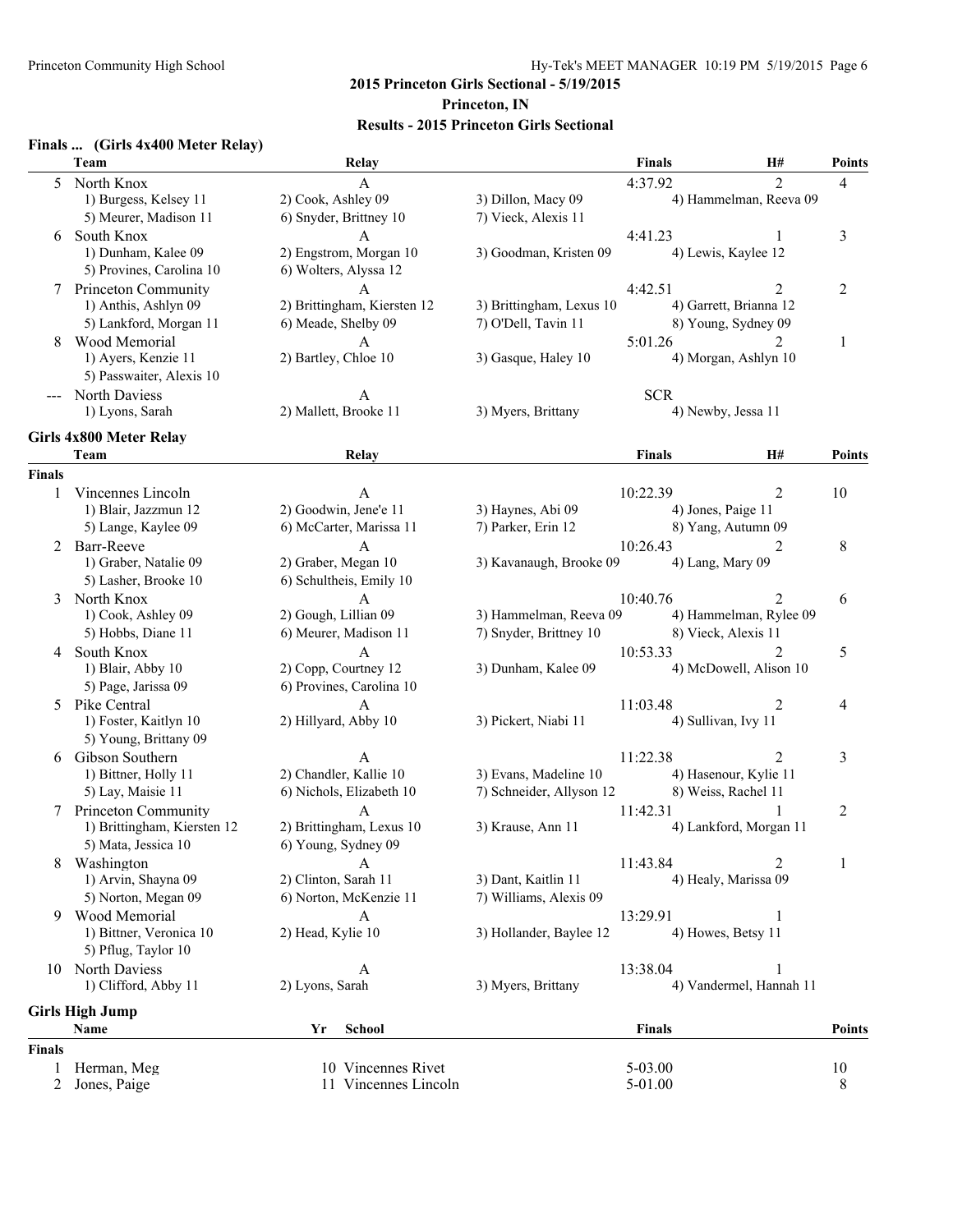|               | Finals  (Girls High Jump) |    |                        |               |                  |                          |
|---------------|---------------------------|----|------------------------|---------------|------------------|--------------------------|
|               | Name                      | Yr | <b>School</b>          | <b>Finals</b> |                  | <b>Points</b>            |
| 3             | Lashbrook, Lexi           | 09 | Wood Memorial          | 5-00.00       |                  | 6                        |
| 4             | Webster, Madi             |    | 12 North Daviess       | 4-10.00       |                  | 5                        |
| 5             | Healy, Makenzie           |    | 10 Washington          | $4 - 10.00$   |                  | $\overline{\mathcal{A}}$ |
| 6             | DeBrock, Victoria         |    | 10 Vincennes Lincoln   | 4-08.00       |                  | $\mathfrak{Z}$           |
| 7             | Nalley, Brook             | 09 | Pike Central           | 4-08.00       |                  | $\overline{c}$           |
| 8             | Bartley, Chloe            |    | 10 Wood Memorial       | 4-06.00       |                  | 1                        |
|               | Parker, Alex              |    | 12 South Knox          | NH            |                  |                          |
|               | Dant, Kaitlin             |    | 11 Washington          | <b>NH</b>     |                  |                          |
| ---           | Singleton, Kendall        |    | 10 Gibson Southern     | <b>NH</b>     |                  |                          |
| ---           | Wagler, Makenzi           |    | 09 North Daviess       | <b>NH</b>     |                  |                          |
| ---           | Raley, Madelene           |    | 11 Gibson Southern     | <b>NH</b>     |                  |                          |
|               | Deffendoll, Taylor        |    | 09 Pike Central        | <b>NH</b>     |                  |                          |
|               | Lankford, Morgan          |    | 11 Princeton Community | <b>NH</b>     |                  |                          |
|               | Davis, Kourtney           |    | 10 North Knox          | $NH$          |                  |                          |
| ---           | Page, Jarissa             |    | 09 South Knox          | <b>SCR</b>    |                  |                          |
|               | <b>Girls Pole Vault</b>   |    |                        |               |                  |                          |
|               | Name                      | Yr | School                 | <b>Finals</b> |                  | <b>Points</b>            |
| <b>Finals</b> |                           |    |                        |               |                  |                          |
| 1             | Padgett, Cheyanna         |    | 11 Pike Central        | J8-06.00      |                  | 10                       |
| 2             | Frey, Rachel              |    | 09 Vincennes Lincoln   | J8-00.00      |                  | 8                        |
| 3             | Vieck, Alexis             |    | 11 North Knox          | J8-00.00      |                  | 6                        |
| 4             | Pettigrew, Rebecca        |    | 11 North Knox          | J7-06.00      |                  | 4.50                     |
| 4             | Quinett, Kelsey           | 11 | Vincennes Lincoln      | J7-06.00      |                  | 4.50                     |
| 6             | Jones, Diana              |    | 10 Gibson Southern     | J7-00.00      |                  | 3                        |
| 7             | Anthis, Ashlyn            |    | 09 Princeton Community | J7-00.00      |                  | $\overline{c}$           |
| 8             | Clinton, Sarah            | 11 | Washington             | J6-06.00      |                  | 1                        |
|               | Wagler, Makenzi           |    | 09 North Daviess       | NH            |                  |                          |
|               | Merchant, Megan           | 11 | Gibson Southern        | <b>NH</b>     |                  |                          |
| ---           | Wampler, Madison          |    | 12 North Knox          | <b>SCR</b>    |                  |                          |
|               |                           |    |                        |               |                  |                          |
|               | <b>Girls Long Jump</b>    |    |                        |               |                  |                          |
|               | Name                      | Yr | School                 | <b>Finals</b> |                  | Points                   |
| <b>Finals</b> |                           |    |                        |               |                  |                          |
| 1             | Davis, Kaitlyn            |    | 10 Washington          | 17-07.00      | 1                | 10                       |
| 2             | Webster, Madi             |    | 12 North Daviess       | 16-08.50      |                  | 8                        |
| 3             | Garrett, Brianna          |    | 12 Princeton Community | 16-00.25      |                  | 6                        |
| 4             | Hendrixson, Erika         |    | 09 Pike Central        | 15-06.00      | 1                | 5                        |
| 5             | Singleton, Kendall        |    | 10 Gibson Southern     | 15-02.25      |                  | 4                        |
| 6             | Jones, Isis               |    | 10 Vincennes Lincoln   | 15-02.00      | 1                | 3                        |
| 7             | Ruppel, Peyton            |    | 10 Pike Central        | 15-01.50      | 1                | $\overline{c}$           |
| 8             | Lewis, Kaylee             |    | 12 South Knox          | 14-08.50      | $\overline{c}$   | 1                        |
| $---$         | Halter, Maddy             |    | 10 Vincennes Rivet     | ND            | $\overline{c}$   |                          |
| $---$         | Niehaus, Megan            |    | 09 Vincennes Rivet     | ND            | $\overline{c}$   |                          |
| $---$         | Gross, Danielle           |    | 10 Washington          | ND            | $\boldsymbol{2}$ |                          |
| ---           | Deal, Emily               |    | 10 Gibson Southern     | ND            | 3                |                          |
| ---           | Ashby, Hannah             |    | 09 Washington Catholic | ND            | 2                |                          |
| ---           | Schoelkopf, Tori          |    | 11 North Knox          | ND            | $\overline{c}$   |                          |
| $---$         | Goodman, Kristen          | 09 | South Knox             | ND            | 3                |                          |
| ---           | Morgan, Ashlyn            |    | 10 Wood Memorial       | ND            | 2                |                          |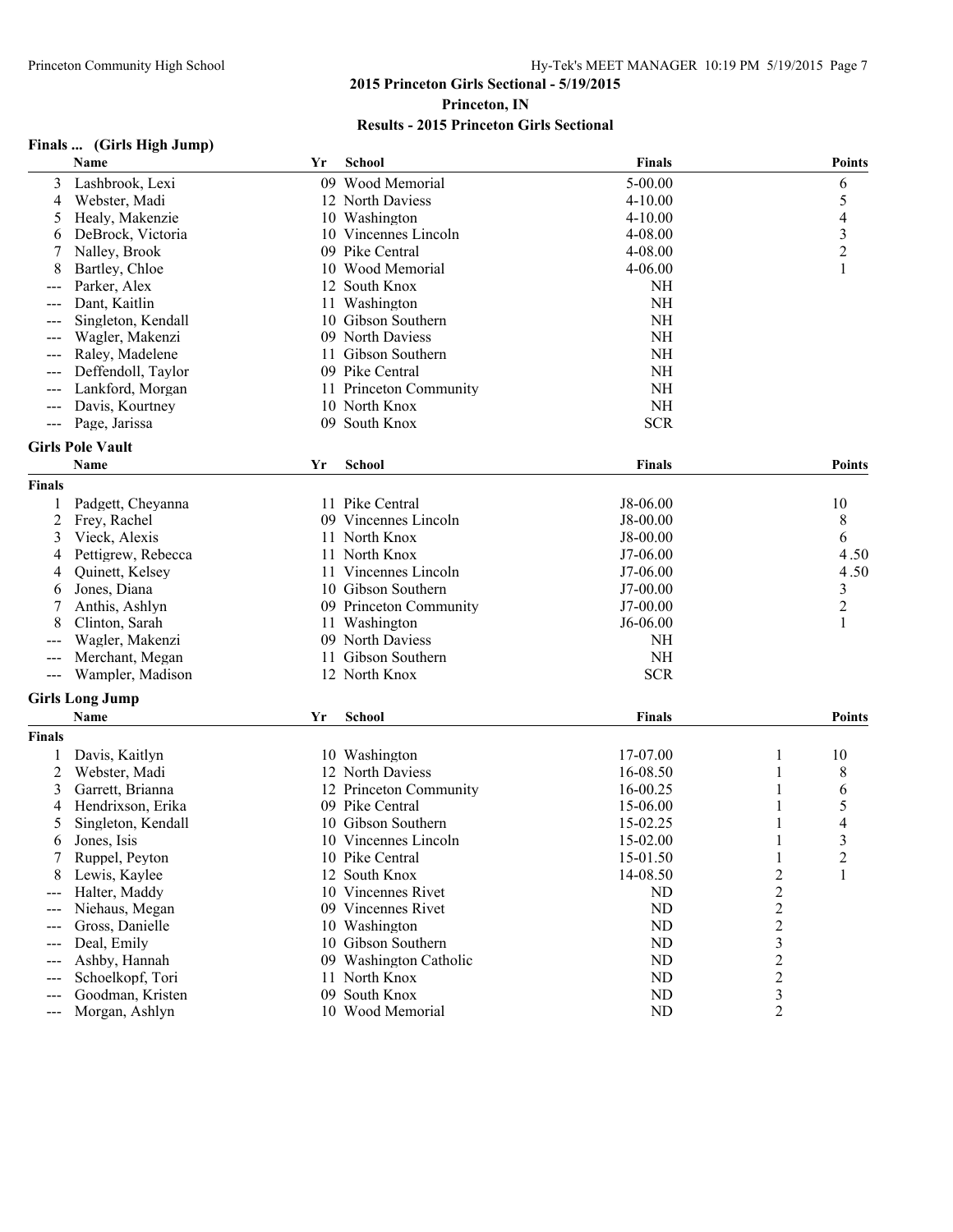| Name<br>School<br><b>Finals</b><br>Yr<br><b>Points</b><br>10 Vincennes Lincoln<br><b>ND</b><br>2<br>DeBrock, Victoria<br>$---$<br>09 North Knox<br><b>ND</b><br>McKinley, Addison<br>1<br><b>SCR</b><br>09 Princeton Community<br>Brewer, Aleni<br><b>SCR</b><br>Wilson, Ashtin<br>09 North Daviess<br>$\qquad \qquad - -$<br><b>Girls Shot Put</b><br>Name<br>Yr<br><b>School</b><br><b>Finals</b><br><b>Finals</b><br>12 Gibson Southern<br>36-09.50<br>1<br>Jordan, Makayla<br>3<br>10<br>3<br>2<br>12 South Knox<br>34-02.50<br>8<br>Ray, Teia<br>12 South Knox<br>3<br>Copp, Courtney<br>34-01.50<br>3<br>6<br>$\mathfrak{Z}$<br>5<br>12 North Daviess<br>Spears, Madison<br>33-00.50<br>4<br>$\mathfrak{Z}$<br>Utt, Madison<br>12 North Knox<br>31-10.50<br>4<br>5<br>3<br>30-08.00<br>3<br>Holt, Kaitlin<br>12 Vincennes Lincoln<br>6<br>$\overline{c}$<br>$\overline{\mathbf{c}}$<br>Moore, Brooke<br>11 North Daviess<br>29-08.00<br>7<br>$\overline{\mathbf{3}}$<br>Bono, Emily<br>11 Vincennes Lincoln<br>29-06.00<br>1<br>8<br>10 Wood Memorial<br>Head, Kylie<br>ND<br>1<br>---<br>$\boldsymbol{2}$<br>12 Princeton Community<br>ND<br>Hensley, Makayla<br>$\overline{c}$<br>09 Washington<br>ND<br>Williams, Alexis<br>---<br>$\boldsymbol{2}$<br><b>ND</b><br>Blemker, Jordan<br>11 Wood Memorial<br>---<br>$\overline{2}$<br>09 Gibson Southern<br>ND<br>Mahoney, Jesika<br>---<br>3<br>Miller, Juliann<br>09 North Knox<br>ND<br>---<br>09 Washington<br>ND<br>Shrieves, Hannah<br>1<br>ND<br>McDowell, Alexis<br>10 Pike Central<br>1<br>10 Pike Central<br>ND<br>$\overline{\mathbf{c}}$<br>Sandoval, Sarah<br>---<br><b>ND</b><br>2<br>Brewer, Aleni<br>09 Princeton Community<br>---<br><b>SCR</b><br>11 Washington<br>Clinton, Sarah<br>---<br>10 Pike Central<br><b>SCR</b><br>Hess, Abby<br>$---$<br><b>Girls Discus Throw</b><br>Name<br><b>Finals</b><br>Yr<br><b>School</b><br><b>Finals</b><br>12 Gibson Southern<br>116-09<br>3<br>10<br>Jordan, Makayla<br>3<br>12 Gibson Southern<br>113-11<br>2<br>Bright, Alyssa<br>8<br>3<br>12 South Knox<br>95-06<br>3<br>Ray, Teia<br>6<br>$\overline{c}$<br>11 North Daviess<br>Moore, Brooke<br>$90 - 04$<br>5<br>4<br>3<br>Blemker, Jordan<br>11 Wood Memorial<br>88-05<br>4<br>5<br>$\mathfrak{Z}$<br>12 Vincennes Lincoln<br>88-04<br>Holt, Kaitlin<br>3<br>6<br>$\overline{2}$<br>$\overline{c}$<br>86-03<br>7<br>12 Princeton Community<br>Hensley, Makayla<br>84-10<br>Niehaus, Natalie<br>10 Vincennes Rivet<br>$\overline{\mathbf{c}}$<br>1<br>8<br>3<br><b>ND</b><br>Bono, Emily<br>Vincennes Lincoln<br>11<br>ND<br>$\overline{c}$<br>Shrieves, Hannah<br>09 Washington<br>---<br>$\overline{\mathbf{c}}$<br>Loveless, Morgan<br>10 Wood Memorial<br>ND<br>---<br>$\overline{c}$<br>12 Washington<br>Richardson, Mikayla<br>ND<br>$\overline{c}$<br>ND<br>Utt, Madison<br>12 North Knox<br>---<br>10 Pike Central<br>Hess, Abby<br>ND<br>1<br>$---$<br>09 North Knox<br>ND<br>$\overline{c}$<br>Miller, Juliann<br>$---$<br>$\mathfrak{Z}$<br>Spears, Madison<br>12 North Daviess<br>ND<br>---<br>$\mathfrak{Z}$<br>12 South Knox<br>Copp, Courtney<br>ND<br>$---$<br>Brewer, Aleni<br>09 Princeton Community<br>ND<br>1<br>$---$ | Finals  (Girls Long Jump) |  |  |               |
|--------------------------------------------------------------------------------------------------------------------------------------------------------------------------------------------------------------------------------------------------------------------------------------------------------------------------------------------------------------------------------------------------------------------------------------------------------------------------------------------------------------------------------------------------------------------------------------------------------------------------------------------------------------------------------------------------------------------------------------------------------------------------------------------------------------------------------------------------------------------------------------------------------------------------------------------------------------------------------------------------------------------------------------------------------------------------------------------------------------------------------------------------------------------------------------------------------------------------------------------------------------------------------------------------------------------------------------------------------------------------------------------------------------------------------------------------------------------------------------------------------------------------------------------------------------------------------------------------------------------------------------------------------------------------------------------------------------------------------------------------------------------------------------------------------------------------------------------------------------------------------------------------------------------------------------------------------------------------------------------------------------------------------------------------------------------------------------------------------------------------------------------------------------------------------------------------------------------------------------------------------------------------------------------------------------------------------------------------------------------------------------------------------------------------------------------------------------------------------------------------------------------------------------------------------------------------------------------------------------------------------------------------------------------------------------------------------------------------------------------------------------------------------------------------------------------------------------------------------------------------------------------------------------------------------------------------------------------------------------------------------------------------------------------------------------------------------------------------------------------------------------------------------------------------------------------------------------------|---------------------------|--|--|---------------|
|                                                                                                                                                                                                                                                                                                                                                                                                                                                                                                                                                                                                                                                                                                                                                                                                                                                                                                                                                                                                                                                                                                                                                                                                                                                                                                                                                                                                                                                                                                                                                                                                                                                                                                                                                                                                                                                                                                                                                                                                                                                                                                                                                                                                                                                                                                                                                                                                                                                                                                                                                                                                                                                                                                                                                                                                                                                                                                                                                                                                                                                                                                                                                                                                                    |                           |  |  |               |
|                                                                                                                                                                                                                                                                                                                                                                                                                                                                                                                                                                                                                                                                                                                                                                                                                                                                                                                                                                                                                                                                                                                                                                                                                                                                                                                                                                                                                                                                                                                                                                                                                                                                                                                                                                                                                                                                                                                                                                                                                                                                                                                                                                                                                                                                                                                                                                                                                                                                                                                                                                                                                                                                                                                                                                                                                                                                                                                                                                                                                                                                                                                                                                                                                    |                           |  |  |               |
|                                                                                                                                                                                                                                                                                                                                                                                                                                                                                                                                                                                                                                                                                                                                                                                                                                                                                                                                                                                                                                                                                                                                                                                                                                                                                                                                                                                                                                                                                                                                                                                                                                                                                                                                                                                                                                                                                                                                                                                                                                                                                                                                                                                                                                                                                                                                                                                                                                                                                                                                                                                                                                                                                                                                                                                                                                                                                                                                                                                                                                                                                                                                                                                                                    |                           |  |  |               |
|                                                                                                                                                                                                                                                                                                                                                                                                                                                                                                                                                                                                                                                                                                                                                                                                                                                                                                                                                                                                                                                                                                                                                                                                                                                                                                                                                                                                                                                                                                                                                                                                                                                                                                                                                                                                                                                                                                                                                                                                                                                                                                                                                                                                                                                                                                                                                                                                                                                                                                                                                                                                                                                                                                                                                                                                                                                                                                                                                                                                                                                                                                                                                                                                                    |                           |  |  |               |
|                                                                                                                                                                                                                                                                                                                                                                                                                                                                                                                                                                                                                                                                                                                                                                                                                                                                                                                                                                                                                                                                                                                                                                                                                                                                                                                                                                                                                                                                                                                                                                                                                                                                                                                                                                                                                                                                                                                                                                                                                                                                                                                                                                                                                                                                                                                                                                                                                                                                                                                                                                                                                                                                                                                                                                                                                                                                                                                                                                                                                                                                                                                                                                                                                    |                           |  |  |               |
|                                                                                                                                                                                                                                                                                                                                                                                                                                                                                                                                                                                                                                                                                                                                                                                                                                                                                                                                                                                                                                                                                                                                                                                                                                                                                                                                                                                                                                                                                                                                                                                                                                                                                                                                                                                                                                                                                                                                                                                                                                                                                                                                                                                                                                                                                                                                                                                                                                                                                                                                                                                                                                                                                                                                                                                                                                                                                                                                                                                                                                                                                                                                                                                                                    |                           |  |  |               |
|                                                                                                                                                                                                                                                                                                                                                                                                                                                                                                                                                                                                                                                                                                                                                                                                                                                                                                                                                                                                                                                                                                                                                                                                                                                                                                                                                                                                                                                                                                                                                                                                                                                                                                                                                                                                                                                                                                                                                                                                                                                                                                                                                                                                                                                                                                                                                                                                                                                                                                                                                                                                                                                                                                                                                                                                                                                                                                                                                                                                                                                                                                                                                                                                                    |                           |  |  | <b>Points</b> |
|                                                                                                                                                                                                                                                                                                                                                                                                                                                                                                                                                                                                                                                                                                                                                                                                                                                                                                                                                                                                                                                                                                                                                                                                                                                                                                                                                                                                                                                                                                                                                                                                                                                                                                                                                                                                                                                                                                                                                                                                                                                                                                                                                                                                                                                                                                                                                                                                                                                                                                                                                                                                                                                                                                                                                                                                                                                                                                                                                                                                                                                                                                                                                                                                                    |                           |  |  |               |
|                                                                                                                                                                                                                                                                                                                                                                                                                                                                                                                                                                                                                                                                                                                                                                                                                                                                                                                                                                                                                                                                                                                                                                                                                                                                                                                                                                                                                                                                                                                                                                                                                                                                                                                                                                                                                                                                                                                                                                                                                                                                                                                                                                                                                                                                                                                                                                                                                                                                                                                                                                                                                                                                                                                                                                                                                                                                                                                                                                                                                                                                                                                                                                                                                    |                           |  |  |               |
|                                                                                                                                                                                                                                                                                                                                                                                                                                                                                                                                                                                                                                                                                                                                                                                                                                                                                                                                                                                                                                                                                                                                                                                                                                                                                                                                                                                                                                                                                                                                                                                                                                                                                                                                                                                                                                                                                                                                                                                                                                                                                                                                                                                                                                                                                                                                                                                                                                                                                                                                                                                                                                                                                                                                                                                                                                                                                                                                                                                                                                                                                                                                                                                                                    |                           |  |  |               |
|                                                                                                                                                                                                                                                                                                                                                                                                                                                                                                                                                                                                                                                                                                                                                                                                                                                                                                                                                                                                                                                                                                                                                                                                                                                                                                                                                                                                                                                                                                                                                                                                                                                                                                                                                                                                                                                                                                                                                                                                                                                                                                                                                                                                                                                                                                                                                                                                                                                                                                                                                                                                                                                                                                                                                                                                                                                                                                                                                                                                                                                                                                                                                                                                                    |                           |  |  |               |
|                                                                                                                                                                                                                                                                                                                                                                                                                                                                                                                                                                                                                                                                                                                                                                                                                                                                                                                                                                                                                                                                                                                                                                                                                                                                                                                                                                                                                                                                                                                                                                                                                                                                                                                                                                                                                                                                                                                                                                                                                                                                                                                                                                                                                                                                                                                                                                                                                                                                                                                                                                                                                                                                                                                                                                                                                                                                                                                                                                                                                                                                                                                                                                                                                    |                           |  |  |               |
|                                                                                                                                                                                                                                                                                                                                                                                                                                                                                                                                                                                                                                                                                                                                                                                                                                                                                                                                                                                                                                                                                                                                                                                                                                                                                                                                                                                                                                                                                                                                                                                                                                                                                                                                                                                                                                                                                                                                                                                                                                                                                                                                                                                                                                                                                                                                                                                                                                                                                                                                                                                                                                                                                                                                                                                                                                                                                                                                                                                                                                                                                                                                                                                                                    |                           |  |  |               |
|                                                                                                                                                                                                                                                                                                                                                                                                                                                                                                                                                                                                                                                                                                                                                                                                                                                                                                                                                                                                                                                                                                                                                                                                                                                                                                                                                                                                                                                                                                                                                                                                                                                                                                                                                                                                                                                                                                                                                                                                                                                                                                                                                                                                                                                                                                                                                                                                                                                                                                                                                                                                                                                                                                                                                                                                                                                                                                                                                                                                                                                                                                                                                                                                                    |                           |  |  |               |
|                                                                                                                                                                                                                                                                                                                                                                                                                                                                                                                                                                                                                                                                                                                                                                                                                                                                                                                                                                                                                                                                                                                                                                                                                                                                                                                                                                                                                                                                                                                                                                                                                                                                                                                                                                                                                                                                                                                                                                                                                                                                                                                                                                                                                                                                                                                                                                                                                                                                                                                                                                                                                                                                                                                                                                                                                                                                                                                                                                                                                                                                                                                                                                                                                    |                           |  |  |               |
|                                                                                                                                                                                                                                                                                                                                                                                                                                                                                                                                                                                                                                                                                                                                                                                                                                                                                                                                                                                                                                                                                                                                                                                                                                                                                                                                                                                                                                                                                                                                                                                                                                                                                                                                                                                                                                                                                                                                                                                                                                                                                                                                                                                                                                                                                                                                                                                                                                                                                                                                                                                                                                                                                                                                                                                                                                                                                                                                                                                                                                                                                                                                                                                                                    |                           |  |  |               |
|                                                                                                                                                                                                                                                                                                                                                                                                                                                                                                                                                                                                                                                                                                                                                                                                                                                                                                                                                                                                                                                                                                                                                                                                                                                                                                                                                                                                                                                                                                                                                                                                                                                                                                                                                                                                                                                                                                                                                                                                                                                                                                                                                                                                                                                                                                                                                                                                                                                                                                                                                                                                                                                                                                                                                                                                                                                                                                                                                                                                                                                                                                                                                                                                                    |                           |  |  |               |
|                                                                                                                                                                                                                                                                                                                                                                                                                                                                                                                                                                                                                                                                                                                                                                                                                                                                                                                                                                                                                                                                                                                                                                                                                                                                                                                                                                                                                                                                                                                                                                                                                                                                                                                                                                                                                                                                                                                                                                                                                                                                                                                                                                                                                                                                                                                                                                                                                                                                                                                                                                                                                                                                                                                                                                                                                                                                                                                                                                                                                                                                                                                                                                                                                    |                           |  |  |               |
|                                                                                                                                                                                                                                                                                                                                                                                                                                                                                                                                                                                                                                                                                                                                                                                                                                                                                                                                                                                                                                                                                                                                                                                                                                                                                                                                                                                                                                                                                                                                                                                                                                                                                                                                                                                                                                                                                                                                                                                                                                                                                                                                                                                                                                                                                                                                                                                                                                                                                                                                                                                                                                                                                                                                                                                                                                                                                                                                                                                                                                                                                                                                                                                                                    |                           |  |  |               |
|                                                                                                                                                                                                                                                                                                                                                                                                                                                                                                                                                                                                                                                                                                                                                                                                                                                                                                                                                                                                                                                                                                                                                                                                                                                                                                                                                                                                                                                                                                                                                                                                                                                                                                                                                                                                                                                                                                                                                                                                                                                                                                                                                                                                                                                                                                                                                                                                                                                                                                                                                                                                                                                                                                                                                                                                                                                                                                                                                                                                                                                                                                                                                                                                                    |                           |  |  |               |
|                                                                                                                                                                                                                                                                                                                                                                                                                                                                                                                                                                                                                                                                                                                                                                                                                                                                                                                                                                                                                                                                                                                                                                                                                                                                                                                                                                                                                                                                                                                                                                                                                                                                                                                                                                                                                                                                                                                                                                                                                                                                                                                                                                                                                                                                                                                                                                                                                                                                                                                                                                                                                                                                                                                                                                                                                                                                                                                                                                                                                                                                                                                                                                                                                    |                           |  |  |               |
|                                                                                                                                                                                                                                                                                                                                                                                                                                                                                                                                                                                                                                                                                                                                                                                                                                                                                                                                                                                                                                                                                                                                                                                                                                                                                                                                                                                                                                                                                                                                                                                                                                                                                                                                                                                                                                                                                                                                                                                                                                                                                                                                                                                                                                                                                                                                                                                                                                                                                                                                                                                                                                                                                                                                                                                                                                                                                                                                                                                                                                                                                                                                                                                                                    |                           |  |  |               |
|                                                                                                                                                                                                                                                                                                                                                                                                                                                                                                                                                                                                                                                                                                                                                                                                                                                                                                                                                                                                                                                                                                                                                                                                                                                                                                                                                                                                                                                                                                                                                                                                                                                                                                                                                                                                                                                                                                                                                                                                                                                                                                                                                                                                                                                                                                                                                                                                                                                                                                                                                                                                                                                                                                                                                                                                                                                                                                                                                                                                                                                                                                                                                                                                                    |                           |  |  |               |
|                                                                                                                                                                                                                                                                                                                                                                                                                                                                                                                                                                                                                                                                                                                                                                                                                                                                                                                                                                                                                                                                                                                                                                                                                                                                                                                                                                                                                                                                                                                                                                                                                                                                                                                                                                                                                                                                                                                                                                                                                                                                                                                                                                                                                                                                                                                                                                                                                                                                                                                                                                                                                                                                                                                                                                                                                                                                                                                                                                                                                                                                                                                                                                                                                    |                           |  |  |               |
|                                                                                                                                                                                                                                                                                                                                                                                                                                                                                                                                                                                                                                                                                                                                                                                                                                                                                                                                                                                                                                                                                                                                                                                                                                                                                                                                                                                                                                                                                                                                                                                                                                                                                                                                                                                                                                                                                                                                                                                                                                                                                                                                                                                                                                                                                                                                                                                                                                                                                                                                                                                                                                                                                                                                                                                                                                                                                                                                                                                                                                                                                                                                                                                                                    |                           |  |  |               |
|                                                                                                                                                                                                                                                                                                                                                                                                                                                                                                                                                                                                                                                                                                                                                                                                                                                                                                                                                                                                                                                                                                                                                                                                                                                                                                                                                                                                                                                                                                                                                                                                                                                                                                                                                                                                                                                                                                                                                                                                                                                                                                                                                                                                                                                                                                                                                                                                                                                                                                                                                                                                                                                                                                                                                                                                                                                                                                                                                                                                                                                                                                                                                                                                                    |                           |  |  |               |
|                                                                                                                                                                                                                                                                                                                                                                                                                                                                                                                                                                                                                                                                                                                                                                                                                                                                                                                                                                                                                                                                                                                                                                                                                                                                                                                                                                                                                                                                                                                                                                                                                                                                                                                                                                                                                                                                                                                                                                                                                                                                                                                                                                                                                                                                                                                                                                                                                                                                                                                                                                                                                                                                                                                                                                                                                                                                                                                                                                                                                                                                                                                                                                                                                    |                           |  |  |               |
|                                                                                                                                                                                                                                                                                                                                                                                                                                                                                                                                                                                                                                                                                                                                                                                                                                                                                                                                                                                                                                                                                                                                                                                                                                                                                                                                                                                                                                                                                                                                                                                                                                                                                                                                                                                                                                                                                                                                                                                                                                                                                                                                                                                                                                                                                                                                                                                                                                                                                                                                                                                                                                                                                                                                                                                                                                                                                                                                                                                                                                                                                                                                                                                                                    |                           |  |  |               |
|                                                                                                                                                                                                                                                                                                                                                                                                                                                                                                                                                                                                                                                                                                                                                                                                                                                                                                                                                                                                                                                                                                                                                                                                                                                                                                                                                                                                                                                                                                                                                                                                                                                                                                                                                                                                                                                                                                                                                                                                                                                                                                                                                                                                                                                                                                                                                                                                                                                                                                                                                                                                                                                                                                                                                                                                                                                                                                                                                                                                                                                                                                                                                                                                                    |                           |  |  |               |
|                                                                                                                                                                                                                                                                                                                                                                                                                                                                                                                                                                                                                                                                                                                                                                                                                                                                                                                                                                                                                                                                                                                                                                                                                                                                                                                                                                                                                                                                                                                                                                                                                                                                                                                                                                                                                                                                                                                                                                                                                                                                                                                                                                                                                                                                                                                                                                                                                                                                                                                                                                                                                                                                                                                                                                                                                                                                                                                                                                                                                                                                                                                                                                                                                    |                           |  |  | <b>Points</b> |
|                                                                                                                                                                                                                                                                                                                                                                                                                                                                                                                                                                                                                                                                                                                                                                                                                                                                                                                                                                                                                                                                                                                                                                                                                                                                                                                                                                                                                                                                                                                                                                                                                                                                                                                                                                                                                                                                                                                                                                                                                                                                                                                                                                                                                                                                                                                                                                                                                                                                                                                                                                                                                                                                                                                                                                                                                                                                                                                                                                                                                                                                                                                                                                                                                    |                           |  |  |               |
|                                                                                                                                                                                                                                                                                                                                                                                                                                                                                                                                                                                                                                                                                                                                                                                                                                                                                                                                                                                                                                                                                                                                                                                                                                                                                                                                                                                                                                                                                                                                                                                                                                                                                                                                                                                                                                                                                                                                                                                                                                                                                                                                                                                                                                                                                                                                                                                                                                                                                                                                                                                                                                                                                                                                                                                                                                                                                                                                                                                                                                                                                                                                                                                                                    |                           |  |  |               |
|                                                                                                                                                                                                                                                                                                                                                                                                                                                                                                                                                                                                                                                                                                                                                                                                                                                                                                                                                                                                                                                                                                                                                                                                                                                                                                                                                                                                                                                                                                                                                                                                                                                                                                                                                                                                                                                                                                                                                                                                                                                                                                                                                                                                                                                                                                                                                                                                                                                                                                                                                                                                                                                                                                                                                                                                                                                                                                                                                                                                                                                                                                                                                                                                                    |                           |  |  |               |
|                                                                                                                                                                                                                                                                                                                                                                                                                                                                                                                                                                                                                                                                                                                                                                                                                                                                                                                                                                                                                                                                                                                                                                                                                                                                                                                                                                                                                                                                                                                                                                                                                                                                                                                                                                                                                                                                                                                                                                                                                                                                                                                                                                                                                                                                                                                                                                                                                                                                                                                                                                                                                                                                                                                                                                                                                                                                                                                                                                                                                                                                                                                                                                                                                    |                           |  |  |               |
|                                                                                                                                                                                                                                                                                                                                                                                                                                                                                                                                                                                                                                                                                                                                                                                                                                                                                                                                                                                                                                                                                                                                                                                                                                                                                                                                                                                                                                                                                                                                                                                                                                                                                                                                                                                                                                                                                                                                                                                                                                                                                                                                                                                                                                                                                                                                                                                                                                                                                                                                                                                                                                                                                                                                                                                                                                                                                                                                                                                                                                                                                                                                                                                                                    |                           |  |  |               |
|                                                                                                                                                                                                                                                                                                                                                                                                                                                                                                                                                                                                                                                                                                                                                                                                                                                                                                                                                                                                                                                                                                                                                                                                                                                                                                                                                                                                                                                                                                                                                                                                                                                                                                                                                                                                                                                                                                                                                                                                                                                                                                                                                                                                                                                                                                                                                                                                                                                                                                                                                                                                                                                                                                                                                                                                                                                                                                                                                                                                                                                                                                                                                                                                                    |                           |  |  |               |
|                                                                                                                                                                                                                                                                                                                                                                                                                                                                                                                                                                                                                                                                                                                                                                                                                                                                                                                                                                                                                                                                                                                                                                                                                                                                                                                                                                                                                                                                                                                                                                                                                                                                                                                                                                                                                                                                                                                                                                                                                                                                                                                                                                                                                                                                                                                                                                                                                                                                                                                                                                                                                                                                                                                                                                                                                                                                                                                                                                                                                                                                                                                                                                                                                    |                           |  |  |               |
|                                                                                                                                                                                                                                                                                                                                                                                                                                                                                                                                                                                                                                                                                                                                                                                                                                                                                                                                                                                                                                                                                                                                                                                                                                                                                                                                                                                                                                                                                                                                                                                                                                                                                                                                                                                                                                                                                                                                                                                                                                                                                                                                                                                                                                                                                                                                                                                                                                                                                                                                                                                                                                                                                                                                                                                                                                                                                                                                                                                                                                                                                                                                                                                                                    |                           |  |  |               |
|                                                                                                                                                                                                                                                                                                                                                                                                                                                                                                                                                                                                                                                                                                                                                                                                                                                                                                                                                                                                                                                                                                                                                                                                                                                                                                                                                                                                                                                                                                                                                                                                                                                                                                                                                                                                                                                                                                                                                                                                                                                                                                                                                                                                                                                                                                                                                                                                                                                                                                                                                                                                                                                                                                                                                                                                                                                                                                                                                                                                                                                                                                                                                                                                                    |                           |  |  |               |
|                                                                                                                                                                                                                                                                                                                                                                                                                                                                                                                                                                                                                                                                                                                                                                                                                                                                                                                                                                                                                                                                                                                                                                                                                                                                                                                                                                                                                                                                                                                                                                                                                                                                                                                                                                                                                                                                                                                                                                                                                                                                                                                                                                                                                                                                                                                                                                                                                                                                                                                                                                                                                                                                                                                                                                                                                                                                                                                                                                                                                                                                                                                                                                                                                    |                           |  |  |               |
|                                                                                                                                                                                                                                                                                                                                                                                                                                                                                                                                                                                                                                                                                                                                                                                                                                                                                                                                                                                                                                                                                                                                                                                                                                                                                                                                                                                                                                                                                                                                                                                                                                                                                                                                                                                                                                                                                                                                                                                                                                                                                                                                                                                                                                                                                                                                                                                                                                                                                                                                                                                                                                                                                                                                                                                                                                                                                                                                                                                                                                                                                                                                                                                                                    |                           |  |  |               |
|                                                                                                                                                                                                                                                                                                                                                                                                                                                                                                                                                                                                                                                                                                                                                                                                                                                                                                                                                                                                                                                                                                                                                                                                                                                                                                                                                                                                                                                                                                                                                                                                                                                                                                                                                                                                                                                                                                                                                                                                                                                                                                                                                                                                                                                                                                                                                                                                                                                                                                                                                                                                                                                                                                                                                                                                                                                                                                                                                                                                                                                                                                                                                                                                                    |                           |  |  |               |
|                                                                                                                                                                                                                                                                                                                                                                                                                                                                                                                                                                                                                                                                                                                                                                                                                                                                                                                                                                                                                                                                                                                                                                                                                                                                                                                                                                                                                                                                                                                                                                                                                                                                                                                                                                                                                                                                                                                                                                                                                                                                                                                                                                                                                                                                                                                                                                                                                                                                                                                                                                                                                                                                                                                                                                                                                                                                                                                                                                                                                                                                                                                                                                                                                    |                           |  |  |               |
|                                                                                                                                                                                                                                                                                                                                                                                                                                                                                                                                                                                                                                                                                                                                                                                                                                                                                                                                                                                                                                                                                                                                                                                                                                                                                                                                                                                                                                                                                                                                                                                                                                                                                                                                                                                                                                                                                                                                                                                                                                                                                                                                                                                                                                                                                                                                                                                                                                                                                                                                                                                                                                                                                                                                                                                                                                                                                                                                                                                                                                                                                                                                                                                                                    |                           |  |  |               |
|                                                                                                                                                                                                                                                                                                                                                                                                                                                                                                                                                                                                                                                                                                                                                                                                                                                                                                                                                                                                                                                                                                                                                                                                                                                                                                                                                                                                                                                                                                                                                                                                                                                                                                                                                                                                                                                                                                                                                                                                                                                                                                                                                                                                                                                                                                                                                                                                                                                                                                                                                                                                                                                                                                                                                                                                                                                                                                                                                                                                                                                                                                                                                                                                                    |                           |  |  |               |
|                                                                                                                                                                                                                                                                                                                                                                                                                                                                                                                                                                                                                                                                                                                                                                                                                                                                                                                                                                                                                                                                                                                                                                                                                                                                                                                                                                                                                                                                                                                                                                                                                                                                                                                                                                                                                                                                                                                                                                                                                                                                                                                                                                                                                                                                                                                                                                                                                                                                                                                                                                                                                                                                                                                                                                                                                                                                                                                                                                                                                                                                                                                                                                                                                    |                           |  |  |               |
|                                                                                                                                                                                                                                                                                                                                                                                                                                                                                                                                                                                                                                                                                                                                                                                                                                                                                                                                                                                                                                                                                                                                                                                                                                                                                                                                                                                                                                                                                                                                                                                                                                                                                                                                                                                                                                                                                                                                                                                                                                                                                                                                                                                                                                                                                                                                                                                                                                                                                                                                                                                                                                                                                                                                                                                                                                                                                                                                                                                                                                                                                                                                                                                                                    |                           |  |  |               |
|                                                                                                                                                                                                                                                                                                                                                                                                                                                                                                                                                                                                                                                                                                                                                                                                                                                                                                                                                                                                                                                                                                                                                                                                                                                                                                                                                                                                                                                                                                                                                                                                                                                                                                                                                                                                                                                                                                                                                                                                                                                                                                                                                                                                                                                                                                                                                                                                                                                                                                                                                                                                                                                                                                                                                                                                                                                                                                                                                                                                                                                                                                                                                                                                                    |                           |  |  |               |
|                                                                                                                                                                                                                                                                                                                                                                                                                                                                                                                                                                                                                                                                                                                                                                                                                                                                                                                                                                                                                                                                                                                                                                                                                                                                                                                                                                                                                                                                                                                                                                                                                                                                                                                                                                                                                                                                                                                                                                                                                                                                                                                                                                                                                                                                                                                                                                                                                                                                                                                                                                                                                                                                                                                                                                                                                                                                                                                                                                                                                                                                                                                                                                                                                    |                           |  |  |               |